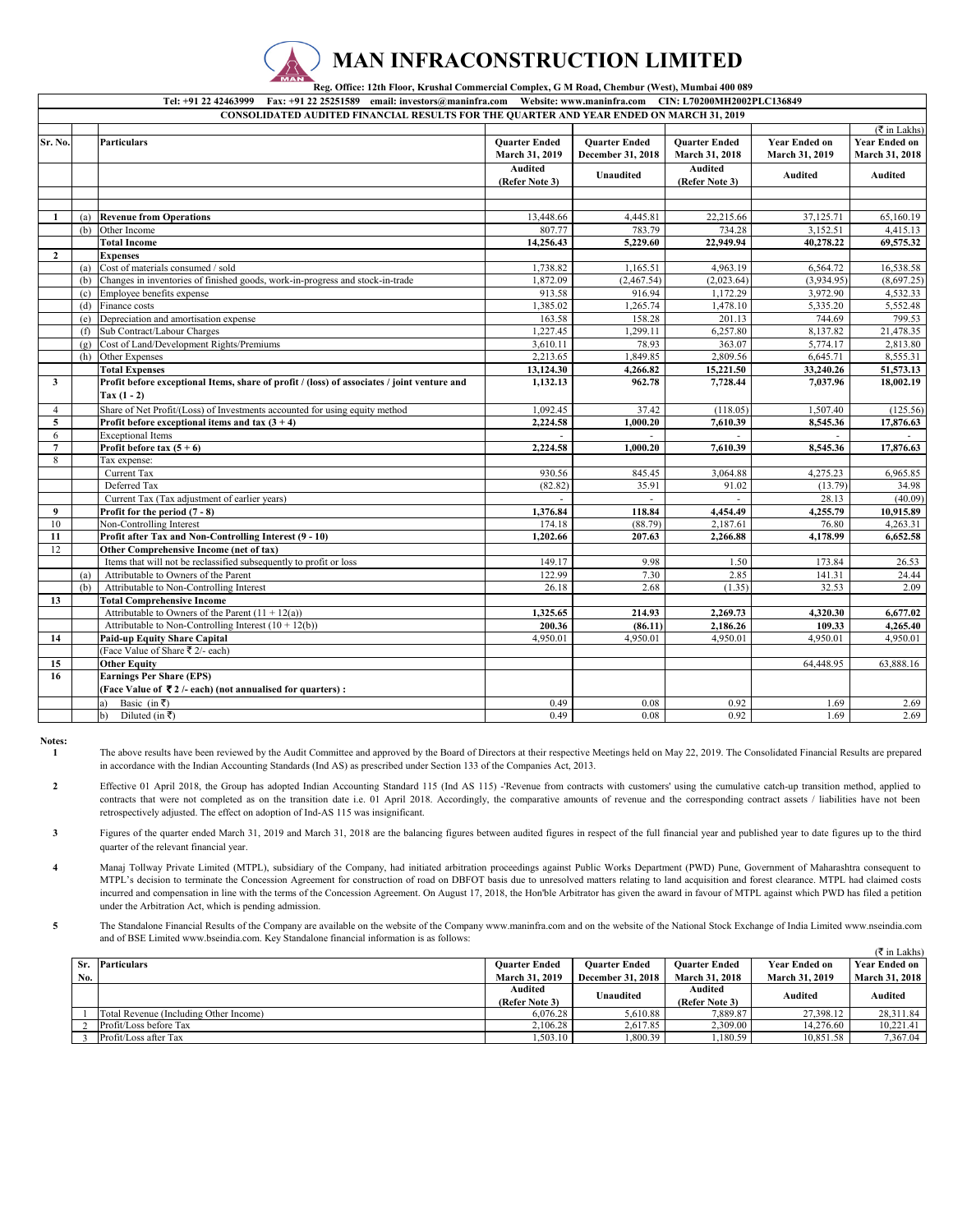|                | $($ ₹ in Lakhs)                                                                           |                           |                      |                                  |                      |                       |  |
|----------------|-------------------------------------------------------------------------------------------|---------------------------|----------------------|----------------------------------|----------------------|-----------------------|--|
| Sr.            | <b>Particulars</b>                                                                        | <b>Ouarter Ended</b>      | <b>Ouarter Ended</b> | <b>Ouarter Ended</b>             | <b>Year Ended on</b> | <b>Year Ended on</b>  |  |
| No.            |                                                                                           | March 31, 2019            | December 31, 2018    | March 31, 2018                   | March 31, 2019       | <b>March 31, 2018</b> |  |
|                |                                                                                           | Audited<br>(Refer Note 3) | <b>Unaudited</b>     | <b>Audited</b><br>(Refer Note 3) | <b>Audited</b>       | <b>Audited</b>        |  |
|                | <b>Segment Revenue</b>                                                                    |                           |                      |                                  |                      |                       |  |
| (a)            | EPC (Engineering, Procurement and Contracting)                                            | 5,426.44                  | 4.129.37             | 22,126.54                        | 25,223.75            | 62,829.64             |  |
| (b)            | Real Estate                                                                               | 9,977.05                  | 806.57               | 566.60                           | 16,572.20            | 3,387.79              |  |
| (c)            | Unallocated                                                                               |                           |                      |                                  |                      |                       |  |
|                | <b>Total Segment Revenue</b>                                                              | 15.403.49                 | 4.935.94             | 22,693.14                        | 41.795.95            | 66,217.43             |  |
|                | Less: Inter Segment Revenue                                                               | 1.954.83                  | 490.13               | 477.48                           | 4.670.24             | 1.057.24              |  |
|                | <b>Net Sales / Income from Operations</b>                                                 | 13,448.66                 | 4,445.81             | 22,215.66                        | 37,125.71            | 65,160.19             |  |
|                |                                                                                           |                           |                      |                                  |                      |                       |  |
| $\overline{2}$ | <b>Segment Results</b>                                                                    |                           |                      |                                  |                      |                       |  |
| (a)            | <b>EPC</b>                                                                                | 891.20                    | 801.45               | 7.626.59                         | 6,276.67             | 14,908.79             |  |
| (b)            | <b>Real Estate</b>                                                                        | 2.079.70                  | 842.45               | 976.63                           | 5.230.97             | 4.939.39              |  |
| (c)            | Unallocated                                                                               | 638.70                    | 622.04               | 485.27                           | 2.372.92             | 3.580.93              |  |
|                | <b>Total Segment Results</b>                                                              | 3,609.60                  | 2,265.94             | 9,088.49                         | 13,880.56            | 23,429.11             |  |
|                | Less: Finance Costs                                                                       | 1.385.02                  | 1.265.74             | 1.478.10                         | 5,335.20             | 5,552.48              |  |
|                | Total Profit / (Loss) Before Tax including Share of Profit / (Loss) of associates / joint | 2,224.58                  | 1.000.20             | 7.610.39                         | 8,545.36             | 17,876.63             |  |
|                | venture                                                                                   |                           |                      |                                  |                      |                       |  |
|                |                                                                                           |                           |                      |                                  |                      |                       |  |
| 3              | <b>Segment Assets</b>                                                                     |                           |                      |                                  |                      |                       |  |
| (a)            | EPC                                                                                       | 24,682.93                 | 26,827.78            | 33,780.90                        | 24,682.93            | 33,780.90             |  |
| (b)            | <b>Real Estate</b>                                                                        | 62,418.38                 | 52,571.57            | 42,139.16                        | 62,418.38            | 42,139.16             |  |
| (c)            | Unallocated                                                                               | 47.550.55                 | 49,124.86            | 59,213.40                        | 47.550.55            | 59,213.40             |  |
|                | <b>Total Segment Assets</b>                                                               | 134,651.86                | 128,524.21           | 135,133.46                       | 134,651.86           | 135,133.46            |  |
|                |                                                                                           |                           |                      |                                  |                      |                       |  |
| $\overline{4}$ | <b>Segment Liabilities</b>                                                                |                           |                      |                                  |                      |                       |  |
|                | $(a)$ EPC                                                                                 | 5.695.47                  | 6,330.63             | 11.201.65                        | 5.695.47             | 11.201.65             |  |
| (b)            | Real Estate                                                                               | 9.043.35                  | 5,268.28             | 2,093.64                         | 9,043.35             | 2,093.64              |  |
| (c)            | Unallocated                                                                               | 46.259.66                 | 44.920.99            | 45.618.23                        | 46.259.66            | 45,618.23             |  |
|                | <b>Total Segment Liabilities</b>                                                          | 60,998.48                 | 56,519.90            | 58,913.52                        | 60,998.48            | 58,913.52             |  |
|                |                                                                                           |                           |                      |                                  |                      |                       |  |

Note: The Segment information has been prepared in line with the review of operating results by the Managing Director / Chief Operating Decision Maker (CODM), as per Ind AS 108 "Operating Segment". The accounting principles used in the preparation of the financial statement are consistently applied in individual segment to prepare segment reporting.

**7** Figures for previous periods are re-classified / re-arranged / re-grouped, wherever necessary.

**For and on behalf of Board of Directors**

**Date: May 22, 2019** 

**Parag K. Shah Place: Mumbai Managing Director**